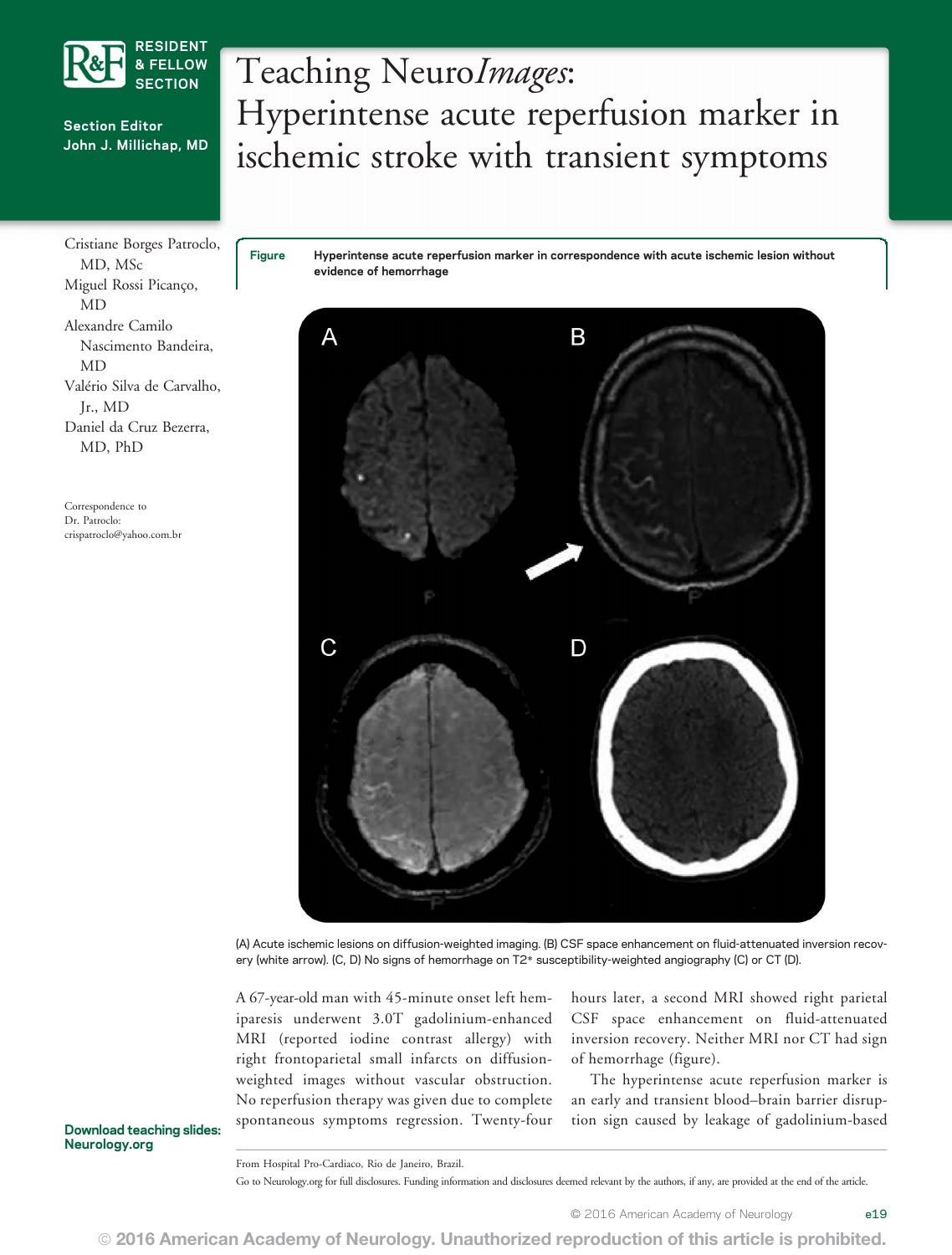contrast into the CSF.1 Caution must be taken to avoid misinterpreting it as subarachnoid hemorrhage.<sup>2</sup>

#### AUTHOR CONTRIBUTIONS

Dr. Cristiane Borges Patroclo and Dr. Miguel Rossi Picanço wrote the manuscript. Dr. Alexandre Camilo Nascimento Bandeira, Dr. Valério Silva de Carvalho Jr., and Dr. Daniel da Cruz Bezerra reviewed the manuscript.

#### STUDY FUNDING

No targeted funding reported.

#### **DISCLOSURE**

The authors report no disclosures relevant to the manuscript. Go to Neurology.org for full disclosures.

#### REFERENCES

- 1. Köhrmann M, Struffert T, Frenzel T, Schwab S, Doerfler A. The hyperintense acute reperfusion marker on fluid-attenuated inversion recovery magnetic resonance imaging is caused by gadolinium in the cerebrospinal fluid. Stroke 2012;43:259–261.
- 2. Marder CP, Narla V, Fink JR, Tozer Fink KR. Subarachnoid hemorrhage: beyond aneurysms. AJR Am J Roentgenol 2014;202:25–37.